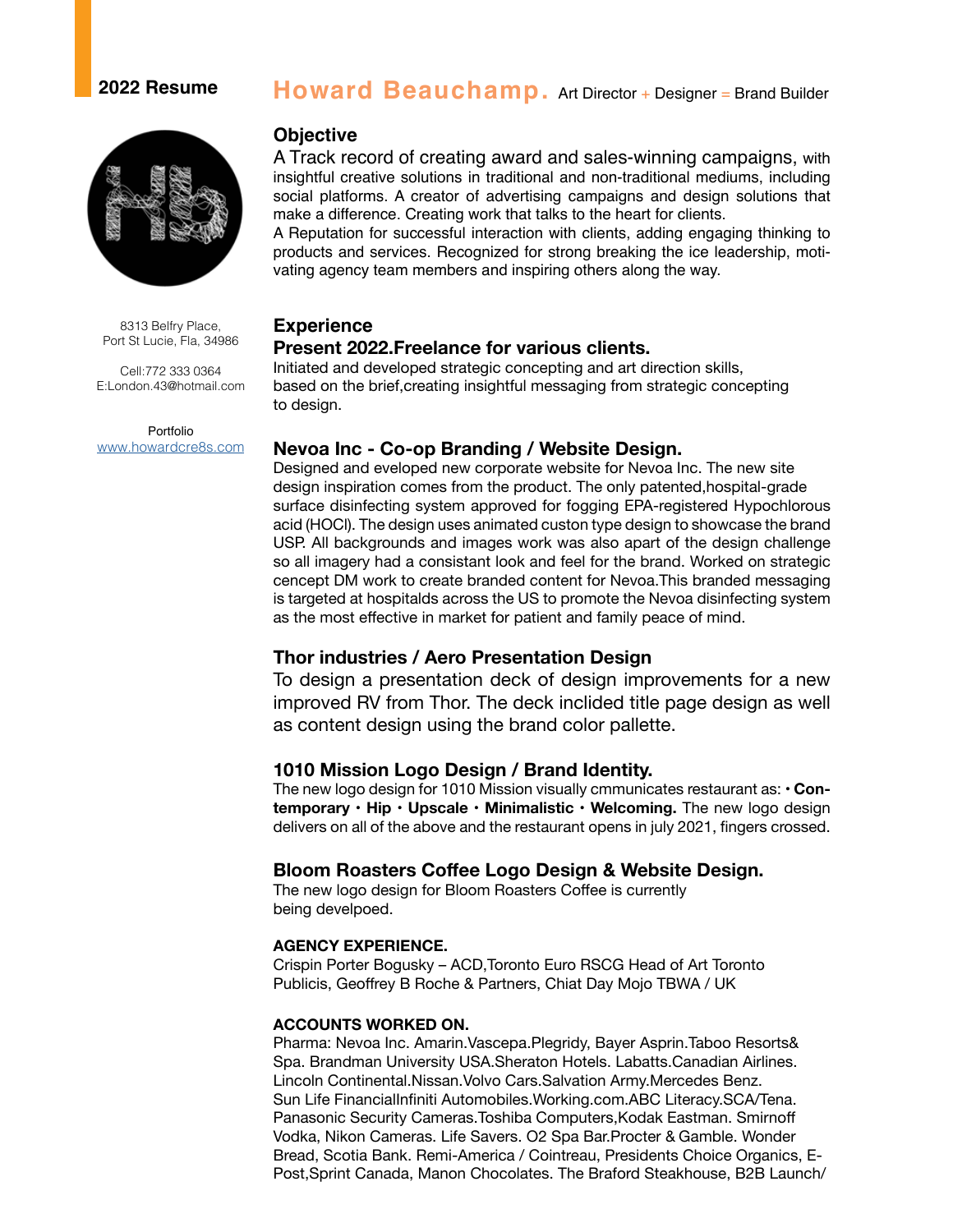## **2022 Resume**



8313 Belfry Place, Port St Lucie, Fla, 34986

Cell:772 333 0364 E:London.43@hotmail.com

Portfolio www.howardcre8s.com

#### **CLIENT REFERENCES.**

I'm proud to share some of the client feedback from succesful work building brands.

#### **What the client's said.**

#### **Salvation Army Donation / Brand Campaign.**

The Salvation Army first used the "We See What Most Don't" Campaign in 2006. This advertising creative was meant to starkly convey that often times people living on the streets appear invisible to us as we quickly pass by. By revealing this through ghost-like characters, huddling to keep warm on streets and on park benches, we were able to remind people that The Salvation Army is there to help people even when no one else notices them. As well, the opportunity was taken to educate the public about a few quick facts: 1. The Salvation Army served 1.4 million meals last year, 2. The Salvation Army helped 10,000 people dealing with an addiction last year and 3. The Salvation Army provided one third of all shelter beds in Canada last year. . The TV commercial was done so that the vulnerable mother and daughter were in the initial shot but were not noticed until the mother moved slightly about 10 or 12 seconds into the spot. The voice over at the end asked people to open their eyes and give. All of this along with the haunting music made a huge impression and was very well received.Fundraising income increased 10% that first Christmas.

This campaign was created with care and painstaking precision. Our desire to reflect the characters as invisible but not too ghost-like or washed out required a great deal of finesse and talent. We believe that this was achieved with excellence, and the reality of the campaign was even better than we could have imagined in our initial discussions when the vision was suggested by our advertising agency. We appreciated the desire of our ad agency to get it right and do whatever it takes to make it right. They involved us throughout the process to ensure that there were no surprises or disappointment with the end product. Overall, it was one of the best campaigns we have ever used.

#### **Graham Moore**

Assistant Chief Secretary for Organizational Development at The Salvation Army in Canada

### **Sherry Powell Director of Marketing & Communications The Florida Orchestra**

"The creative direction from Howard on our 'Disconnect' TV spot was really driven by the need to put classical music in a new light. The message comes through loud and clear; a Florida Orchestra concert experience is a refreshing change from our hectic busy lives. It has captured peoples' attention… and imagination."

### **Brian Kroening BBDO Minneapolis SVP, ECD**

I would gladly refer Howard Beauchamp as Art Director/ Creative Director. Howard has great strategic skills combined with wicked craft. He can also present work brilliantly. My experiences with Howard have been both delightful and successful. He's a consummate pro who can both lead and create brilliant work.

Sincerely, Brian Kroening